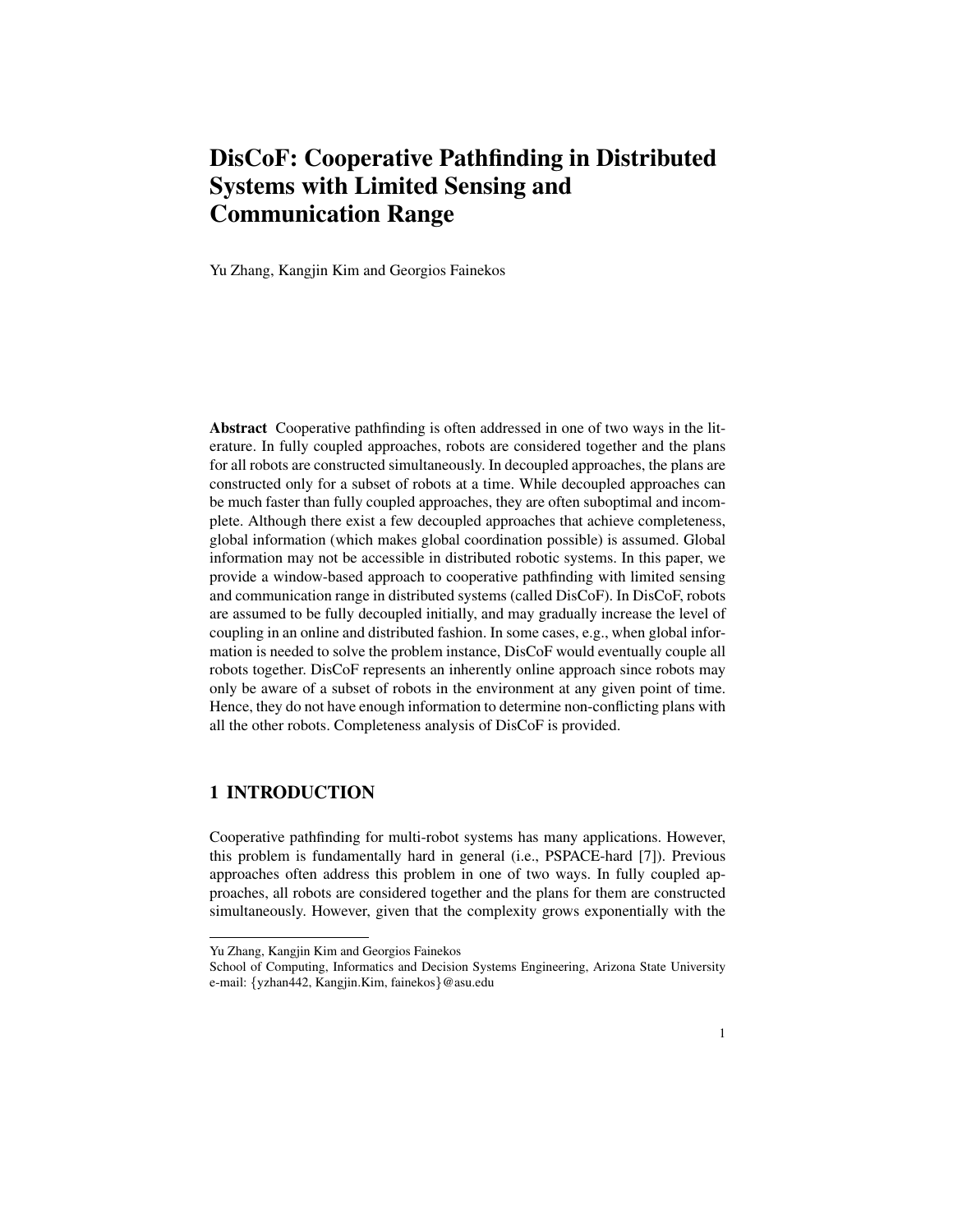number of robots, these approaches can easily become impractical. As a result, recent research more often concentrates on decoupled approaches. In decoupled approaches, the plans are constructed (partially or fully) only for a subset of robots at a time; the remaining robots must then take the others' constructed plans into account when constructing their own plans. While decoupled approaches are often suboptimal and incomplete, they typically run much faster than fully coupled approaches, since the number of robots that need to be coupled can be significantly smaller. While there are decoupled approaches that achieve optimality and completeness, they all assume global information, which implies global coordination. However, global information may not be accessible in distributed robotic systems, since such systems are often subject to limited sensing and communication range. As a result, these approaches cannot be implemented on many distributed systems.

In this paper, we introduce a window-based approach for cooperative pathfinding in distributed systems, called DisCoF, with the window size corresponding to the limited sensing and communication range. DisCoF is inherently online, since a robot may not be aware of all the other robots in the environment at any given point of time, let alone determining a non-conflicting plan with them. In DisCoF, a robot can only communicate directly with robots within its sensing range (i.e., *local window*) to coordinate. However, two robots can communicate indirectly through other robots using a message relay protocol. All robots are assumed to be fully decoupled initially: they plan and execute independently and simultaneously. Robots can gradually increase the level of coupling in an online and distributed fashion.

To reduce computation, we need to determine when to couple robots and only couple them when necessary. We follow an intuitive approach to achieving this: couple robots only when they have potential conflicts (i.e., *predictable conflicts* in DisCoF). Furthermore, to efficiently reduce the possibility of future coupling given only local knowledge, instead of making full plans to final goals, robots in each coupling only plan to *local goals* that minimize conflicts within a pre-specified horizon. This process also ensures that these robots make progress to final goals.

However, given the localized nature of this approach, it is subject to live-locks. We identify a live-lock when robots in a coupling cannot make further progress to final goals within the finite horizon, which is a necessary (but insufficient) condition to detect live-locks. Note that detecting live-locks requires global information in general. DisCoF allows "live-locks" to be detected and resolved in a distributed manner. When a live-lock is detected, robots in the coupling use a technique, called *Push and Pull*, to keep within each other's sensing and communication range, while progressing to final goals one at a time.

By combining these methods, DisCoF achieves an efficient solution that also guarantees completeness. Note that for a problem instance that requires global information, DisCoF solves it by eventually coupling all robots together. To the best of our knowledge, this is the first work that guarantees completeness for cooperative pathfinding in distributed systems with limited sensing and communication range. The remainder of this paper is organized as follows. After a brief review of related literature in Sec. 2, we introduce DisCoF in Sec. 3. The live-lock resolution tech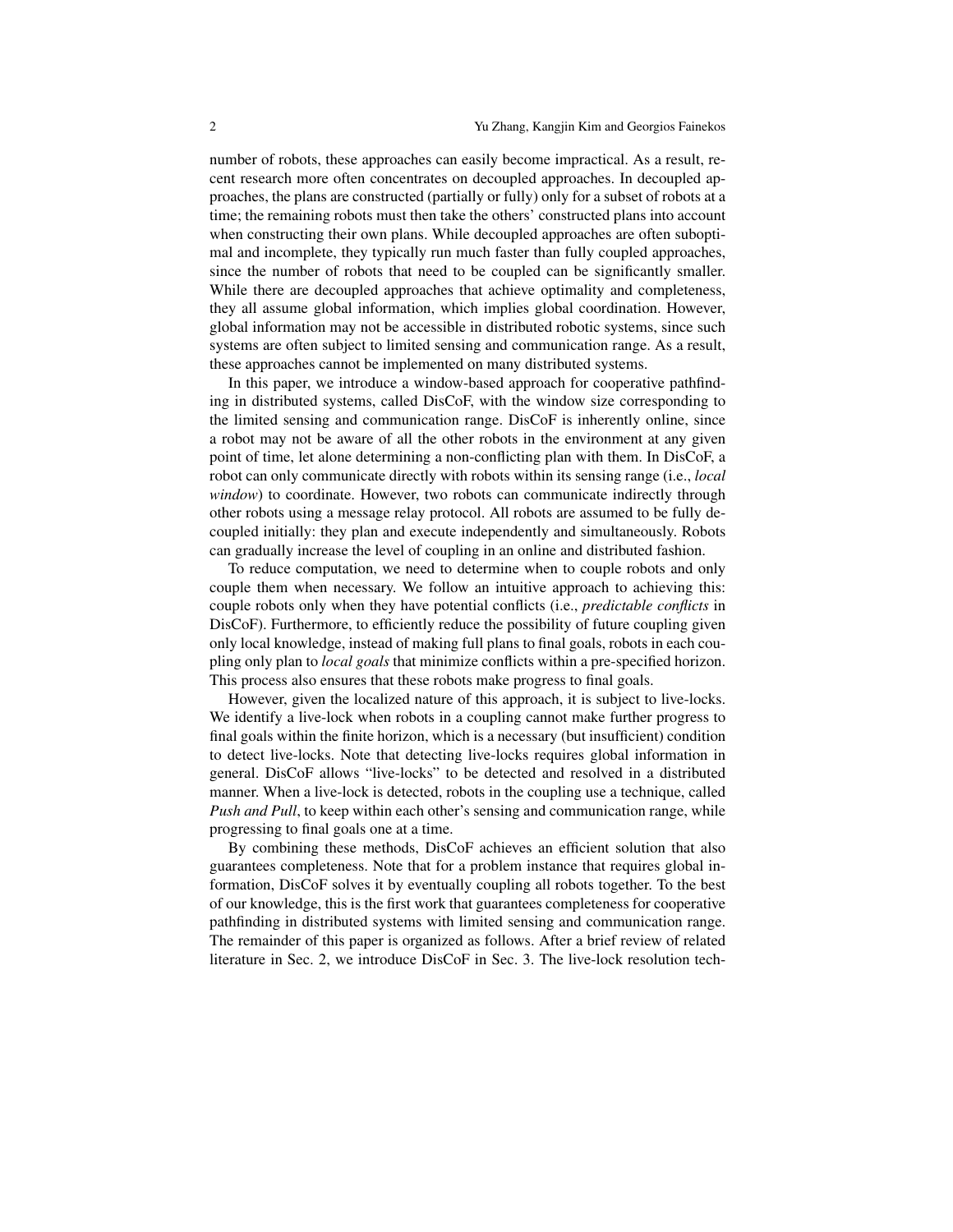nique is discussed separately in Sec. 4. Conclusions and discussions of future work are presented afterwards.

## 2 RELATED WORK

The most convenient way to address cooperative pathfinding is to consider robots as fully coupled, since then many existing state-space search algorithms (e.g., A<sup>\*</sup>) can be applied. While this fully coupled search is intractable, approaches have been provided to reduce the branching factors to improve the performance, e.g., [16]. There are also approaches that compile cooperative pathfinding problems into related problem formulations [9, 1, 5, 20] (e.g., maximum flow [20]), and then apply the corresponding algorithms to solve them. However, these approaches are unscalable due to the large state space. Methods for spatial abstraction to reduce the state space have also been discussed [18, 14], but they often suffer optimality and even completeness. By restricting the underlying graphs of problem instances to have certain topologies, optimal solutions can be found fast [19, 12, 13].

Meanwhile, recent research has been concentrated on decoupled approaches, due to its better scalability. One commonly used approach is the hierarchical cooperative A<sup>\*</sup> (HCA<sup>\*</sup> [15]), which is a prioritized planning method. HCA<sup>\*</sup> chooses fixed priorities for robots and makes a plan for a single robot at a time based on its priority, while respecting the computed plans for robots of higher priorities. This process is performed through the use of a reservation table that all robots can access. To reduce the influence of the computed plans for robots of higher priorities (on robots of lower priorities), a windowed HCA<sup>∗</sup> approach (WHCA<sup>∗</sup> ) is also discussed in [15]. In WHCA\*, robots only send the portions of their plans within a fixed window size (from their current locations) to the reservation table, which has been shown to enable WHCA<sup>\*</sup> to solve more problem instances. More recently, an extension of WHCA<sup>∗</sup> (CO-WHCA<sup>∗</sup> [2]) is proposed, which improves over WHCA<sup>∗</sup> by only reserving plans when there are conflicts. Another common decoupled approach is to create traffic laws for the robots to follow, e.g., [8], thus reducing the possibility of conflicts. Although these decoupled approaches can often find solutions fast, they are incomplete.

There are decoupled approaches that achieve completeness and optimality, e.g., [16, 17]. However, these approaches are still intractable for many problem instances due to the inherent complexity. Hence, more recent approaches often relax optimality while maintaining completeness [10, 4]. In [10], a Push and a Swap operation are introduced, which are used to move robots to their goals one at a time; the resulting individual plans are then optimized for all robots. The authors in [4] further introduce a new operation, Rotate, to complement Push and Swap, in order to guarantee completeness in more general problem instances. These approaches, however, assume global information (e.g., the individual plans of all robots at any time). Global information may not be accessible in distributed robotic systems with sensing and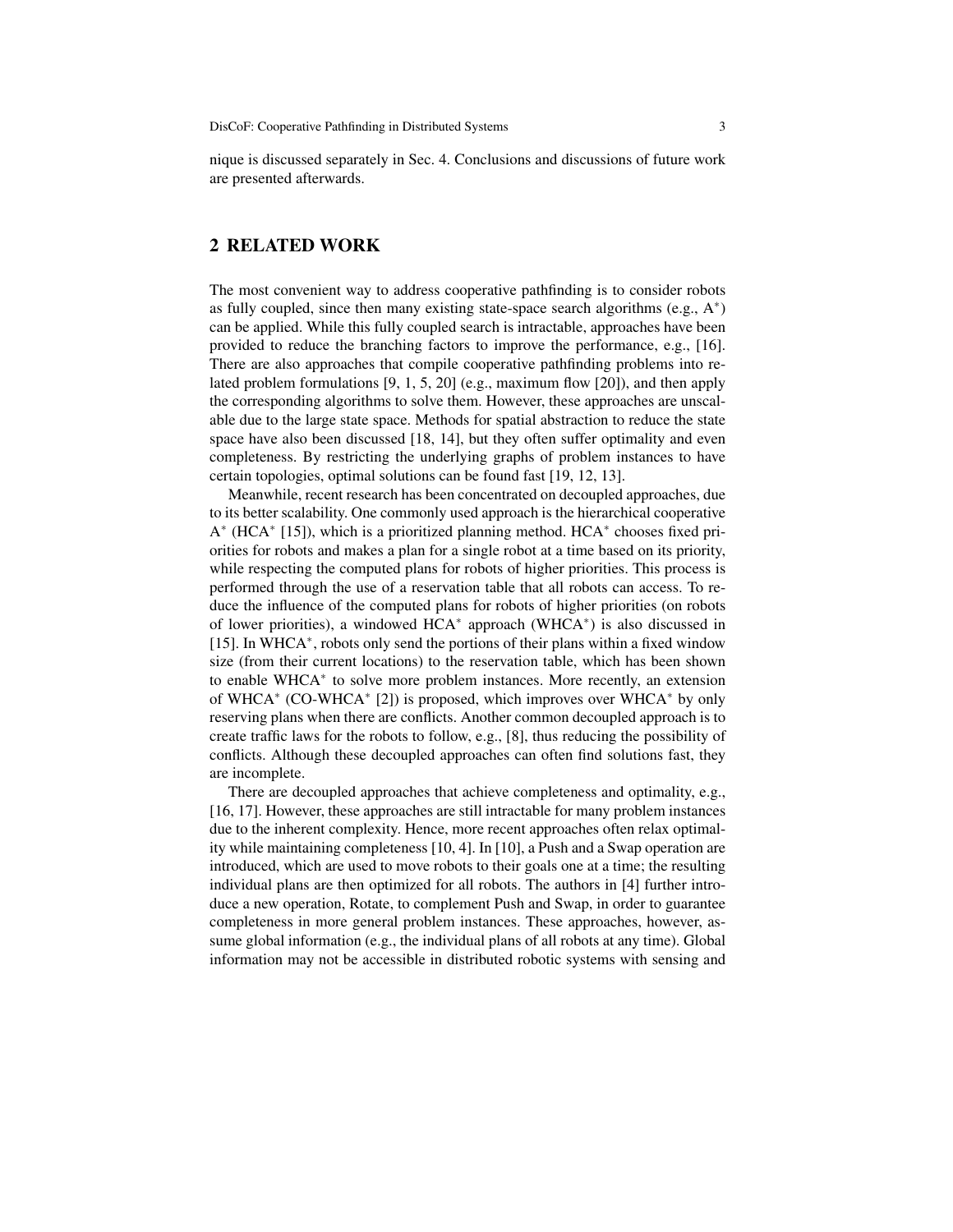communication range, in which each robot must create its individual plan based on its local knowledge (including the sensed and communicated information).

In this paper, we introduce an approach that achieves completeness without assuming global information in distributed systems. While cooperative pathfinding with limited sensing and communication range has been investigated before, e.g., [3, 11, 21], to the best of our knowledge, guarantee of completeness has never been provided. Note that cooperative pathfinding with only local knowledge can be considered as a special case of pathfinding with dynamic obstacles. The difficulty lies partly in the existence of live-locks, as global information is required to detect livelocks in general. To achieve completeness, our approach allows robots to gradually increase the level of coupling when potential live-locks are detected.

#### 3 DisCoF

#### *3.1 Problem Formulation*

Given a graph  $G = (V, E)$  and a set of robots R, the initial locations of the robots are denoted as  $\mathcal{I} \subseteq V$  and the goals are denoted as  $\mathcal{G} \subseteq V$ . Edges in *E* are undirected. Any robot can move to any adjacent vertex in one time step or remain where they are. A plan  $P$  is a set of individual plans of robots, and  $P[i]$  denotes the individual plan for robot  $i \in \mathcal{R}$ . Each individual plan is composed of a sequence of actions. For simplicity of presentation, each action is identified by the next vertex to be visited. We denote by  $P_k[i]$  ( $k \geq 1$ ) the action to be taken at time step  $k - 1$  (or the vertex to be visited at *k*) for robot *i*, and by  $\mathcal{P}_{k,l}[i]$  ( $k \leq l$ ) the subplan that results by considering only the actions  $\mathcal{P}_k[i]$  up to  $\mathcal{P}_l[i]$ . The goal of cooperative pathfinding is to find a plan  $P$  such that robots start in  $I$  and end in  $G$  after executing it, without any conflicts. The set of locations of robots at time step  $k$  is denoted by  $S_k$ , and the set of locations of robots after executing a plan  $P$  from  $S$  is denoted by  $S(P)$ . Thus, we have  $S_0 = \mathcal{I}, S_0(\mathcal{P}) = \mathcal{G}$  and  $S_k = S_0(\mathcal{P}_{1,k})$ . A conflict happens at time step *k*, if two robots are in the same location, or their locations at  $k - 1$  are exchanged. Formally,

$$
\mathcal{S}_k[i] = \mathcal{S}_k[j] \vee (\mathcal{S}_k[i] = \mathcal{S}_{k-1}[j] \wedge \mathcal{S}_{k-1}[i] = \mathcal{S}_k[j])
$$
\n(1)

in which  $i \in \mathcal{R}$ ,  $j \in \mathcal{R}$  and  $i \neq j$ .

Each robot can independently compute a plan (without considering other robots) to a given goal from a starting location using a shortest-path planner. For simplicity, we assume that when given the same starting location and goal to different robots, the computed shortest-path plans are the same. Hence, we can denote the shortestpath plan that moves a robot from vertex *u* to *v* as  $P(u, v)$ . The length of  $P(u, v)$ is denoted as  $C(u, v)$ , i.e.,  $C(u, v) = |P(u, v)|$ . Furthermore, we make the following assumptions: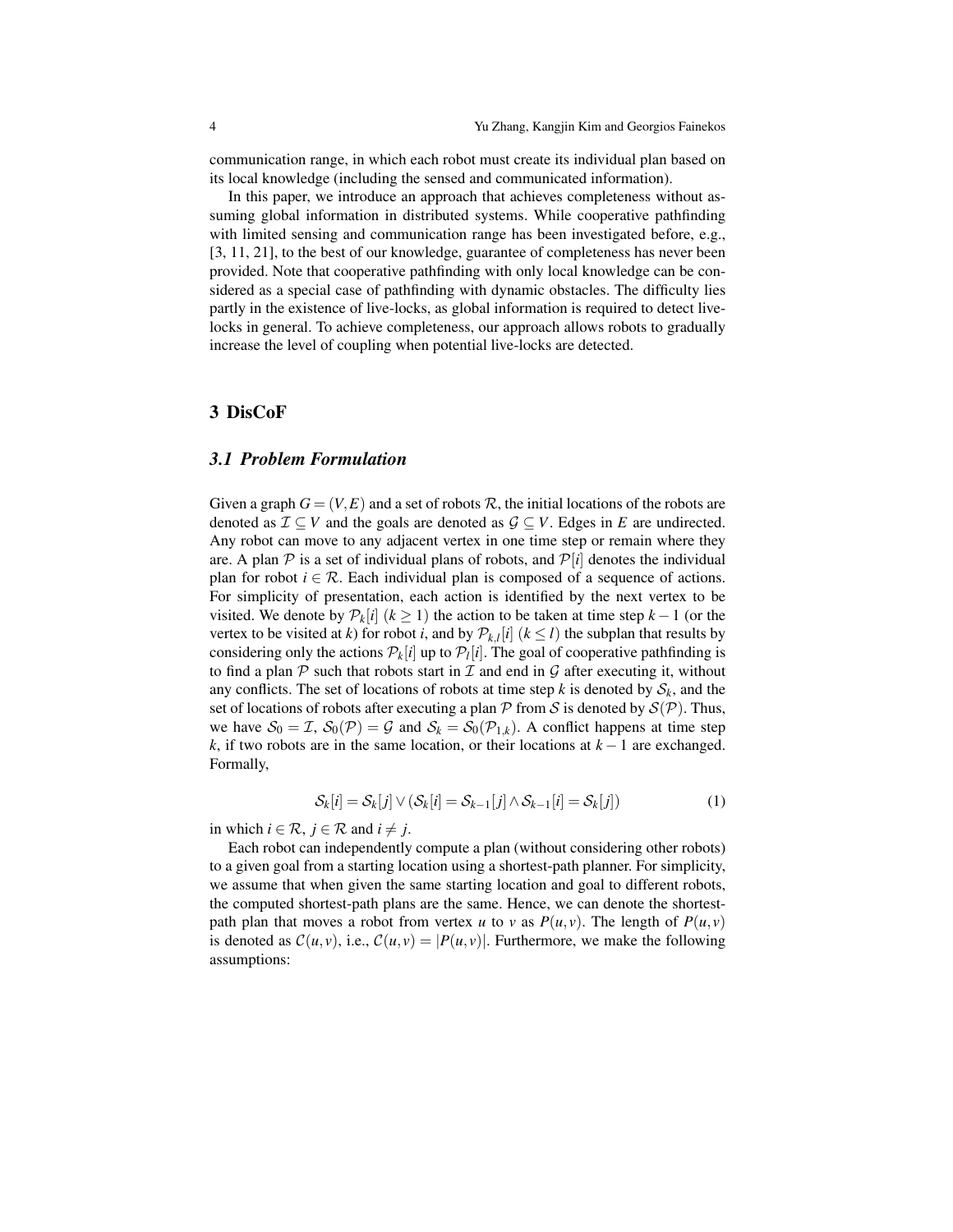DisCoF: Cooperative Pathfinding in Distributed Systems 5

- 1. Robots are homogeneous and have the same sensing and communication range (this assumption only simplifies the presentation and it can be relaxed).
- 2. Robots are equipped with a communication protocol that allows them to efficiently relay messages.
- 3. Time steps are synchronized (asynchronous time steps are to be investigated in future work).
- 4. Each robot has full knowledge of the environment, i.e., *G*.

The individual plans are constructed and updated in an online fashion in DisCoF. Initially, for each robot *i*, the individual plan is constructed as  $\mathcal{P}[i] = P(\mathcal{I}[i], \mathcal{G}[i])$ . Robots then start executing their individual plans until conflicts can be predicted (discussed later). In such cases, the individual plans of robots that are involved are updated from  $\mathcal{P}_{k+1}$  to avoid these conflicts, given that the current time step is *k*.

## *3.2 Local Window*

While the window size in WHCA<sup>∗</sup> [15] is a parameter to determine the number of next plan steps to be sent by each robot to the reservation table, the window size in DisCoF represents the sensing range of the robot. To reduce communication, we only allow a robot to directly communicate with other robots that it can see. However, two robots can communicate indirectly through other robots to coordinate using the message relay protocol. This window is called a *local window* in DisCoF, which is used in the prediction and resolution of potential conflicts.

**Definition 1 (Local Window).** At time step *k*, the local window of robot  $i \in \mathcal{R}$ , denoted by  $W_k[i]$ , is defined as  $W_k[i] = \{v \in V \text{ (vertices in } G) \mid v \text{ can be reached by }$ *i* from its current location (i.e.,  $S_k[i]$ ) in  $\lambda$  steps}, in which  $\lambda$  is the window size, a positive integer that is greater than 1.

When a robot *j* satisfies  $S_k[j] \in W_k[i]$ , we write  $i \rhd_k j$  to indicate that robot *i* can communicate with robot *j*. A simplifying assumption made here is that the visibility of the sensor is only influenced by the distance, which can be relaxed. Given our assumptions,  $\triangleright_k$  is symmetric, i.e., *i* and *j* can communicate with each other. We indicate this symmetric relation as  $i \triangleleft \triangleright_k j$ . Furthermore, given the communication relay protocol,  $\langle \Box \rangle_k$  also defines a transitive relation. Namely, if  $i \langle \Box \rangle_k r$  and  $r \langle \Box \rangle_k$ *j*, we also have that  $i \triangleleft \triangleright_k j$ . The  $\triangleleft \triangleright_k$  relation introduces the *coordination graph*.

**Definition 2 (Coordination Graph).** At time step *k*, the coordination graph  $G_k^* =$  $(V_k^*, E_k^*)$  of the robots is constructed as follows:

- $V_k^* = \mathcal{R}$ .
- $(i, j) \in E_k^*$  if and only if  $i \le k \ne j$ .

Note that the coordination graph is only a structure introduced to facilitate our following discussions. In DisCoF, robots are not required to compute this graph at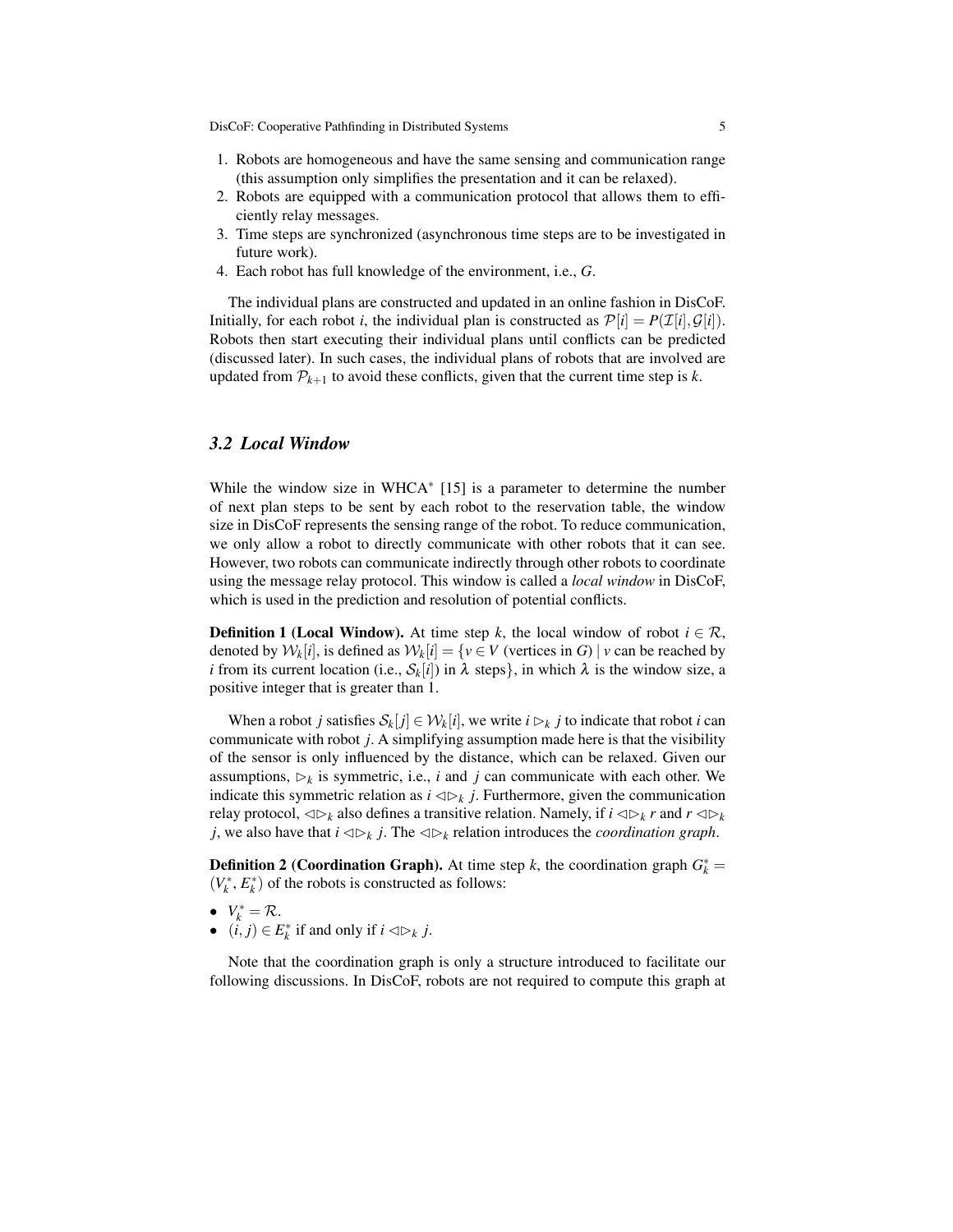any time step. Next, we partition the coordination graph into disconnected components that indicate which robots communicate with each other.

**Definition 3 (Outer Closure (OC)).** At time step *k*, the coordination graph  $G_k^*$  is partitioned into disjoint connected subgraphs. Denote  $\Phi_k$  as the set of vertex sets of these subgraphs. Then, for any  $(\phi^x, \phi^y) \in \Phi_k \times \Phi_k$ , the following is satisfied:

 $\forall (i, j) \in \mathcal{R} \times \mathcal{R}$ , if  $i \neq j \land i \in \phi^x \land j \in \phi^y$  holds, we have  $i \triangleleft \triangleright_k j$ , if and only if  $x = y$ . Each  $\phi \in \Phi_k$  defines an *outer closure*.

Since two robots in different outer closures (OCs) do not communicate in DisCoF (whether directly or indirectly), they do not know about each other's current plan or location (they may not even be aware of each other). Hence, only robots within the same OCs can coordinate with each other.

**Definition 4 (Predictable Conflicts).** At time step *k*, given an OC  $\phi \in \Phi_k$ , we define that a robot  $i \in \phi$  has a *predictable conflict* with parameter  $\delta$ , if it would be involved in a conflict at  $k+\delta$  ( $\delta \leq \beta$ , in which  $\beta$  is a pre-specified finite horizon) with another robot in  $\phi$ , and that *i* would not be involved in any conflicts with robots in  $\phi$  at any time step earlier than  $k + \delta$ , assuming that robots in  $\phi$  continue with their current individual plans.

The reason for imposing the finite horizon  $\beta$  is due in part to the limited sensing range (i.e., visibility) of the robots since resolution for potential conflicts in the far future is likely to only waste computation resource and time. Note that  $\lambda$  (i.e., window size) and  $\beta$  do not have to be related.

At time step  $k$ , if a robot *i* has a predictable conflict with parameter  $\delta$  (see definition 4), we denote it as  $\Delta_k^i(\delta)$ . We also use  $\Delta_k^i$  when the parameter does not need to be identified. Predictable conflicts are associated with the notion of inner closure.

**Definition 5 (Inner Closure (IC)).** At time step *k*, the IC  $\psi$  of a given OC  $\phi \in \Phi_k$ is the set of robots that satisfy:  $\psi = \{i \mid \Delta_k^i \wedge i \in \phi\}.$ 

Similarly, we denote  $\Psi_k$  as the set of ICs for the OCs (there is a one-to-one correspondence) at time step *k*. Note that the IC of an OC may be empty. We provide an example of OC and IC below.

**Example 1** *Fig. 1 visualizes such a scenario for*  $\lambda = 2$  *and*  $\beta = 2$ *. Robots are shown at their initial locations at time step* 0*. The arrows indicate their respective individual plans for the next few steps and the highlighted gray areas their local windows. We have*  $r_2 \triangleleft \triangleright_0 r_3$  *and*  $r_3 \triangleleft \triangleright_0 r_4$  *and hence*  $r_2 \triangleleft \triangleright_0 r_4$  *through*  $r_3$ *. Thus, the OC at time* 0 *are*  $\phi$ <sup>1</sup> = {*r*<sub>2</sub>,*r*<sub>3</sub>,*r*<sub>4</sub>}*, and*  $\phi$ <sup>2</sup> = {*r*<sub>1</sub>}*. Even though r*<sub>2</sub>*, r*<sub>3</sub>*, r*<sub>4</sub> *are in the same OC, only r*<sup>3</sup> *and r*<sup>4</sup> *belong to the corresponding IC, since there is a predictable conflict with parameter* 1. Hence,  $\psi^1 = \{r_3, r_4\}$  and  $\psi^2 = \emptyset$ .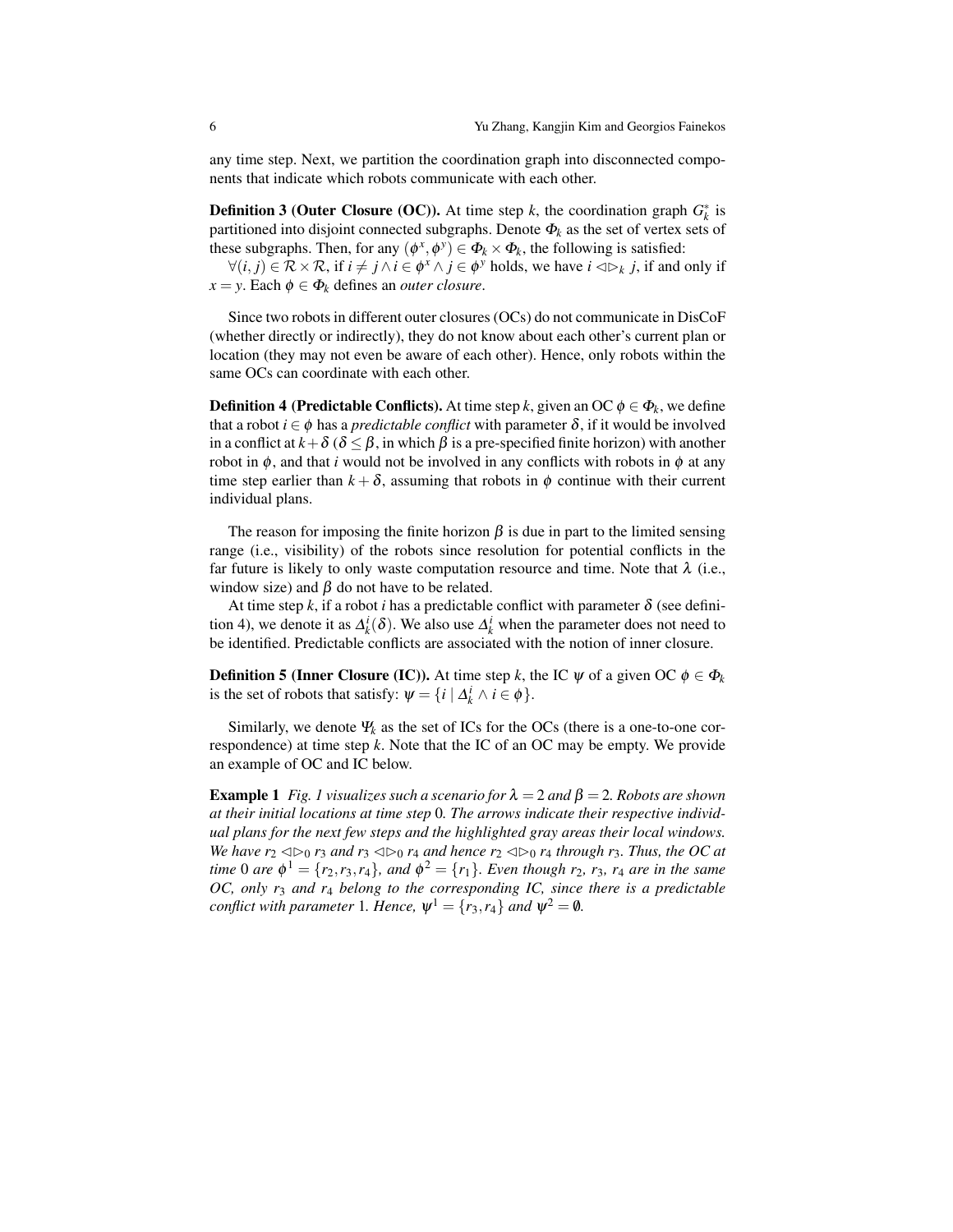|                |                   |                       | $r_1$                                                                            | $r_1$          | $\mathsf{r}_1$          |
|----------------|-------------------|-----------------------|----------------------------------------------------------------------------------|----------------|-------------------------|
|                | r <sub>2</sub>    |                       |                                                                                  | $\mathsf{r}_1$ | $\mathsf{r}_1$          |
| r <sub>2</sub> | $r_{2}$ , $r_{3}$ | r <sub>2</sub>        |                                                                                  |                | $\mathsf{r}_\mathsf{1}$ |
| $r_2,r_3$      | r <sub>2</sub>    | $\frac{r_2,r_3}{r_4}$ | r <sub>2</sub>                                                                   |                |                         |
| $r_2,r_3$      | $r_3$             |                       | $\overline{\mathcal{F}}$ r <sub>3</sub> ,r <sub>4</sub> $\overline{\mathcal{F}}$ |                |                         |
| $r_3$ , $r_4$  | $r_3$ , $r_4$     | $r_4$                 | r <sub>4</sub>                                                                   | r <sub>4</sub> |                         |

Fig. 1 Scenario that illustrates OC and IC. Two OCs are present, and one of them contains a predictable conflict. Here,  $r_i$  indicates the sensing and communication range of each robot *i*.

## *3.3 Coupling in OC*

Given an OC with predictable conflicts, the goal of coupling is to update the individual plans of robots to proactively resolve these conflicts while avoiding introducing new conflicts in the finite horizon (i.e., specified by  $\beta$ ).

At time step *k*, suppose that conflicts are predicted in an OC  $\phi \in \Phi_k$ , robots in  $\phi$ need to update their individual plans from  $P_{k+1}$ . Note that robots may join and leave different couplings during the online planning process. To make sure that robots make progress to their final goals as a team, we associate a *contribution value* γ with each robot, which captures the individual contribution of the robot to updating the summation of (shortest) distances between all robots' current locations and their final goals. Initially, this value is zero (i.e.,  $\forall i, \gamma_0[i] = 0$ ). For robot *i*, we denote this value just before the coupling at *k* by  $\gamma_{k-}[i]$  and after  $\delta$ -steps by  $\gamma_{k+|\delta}[i]$ . When  $\delta$  is 0, γ represents the updated value immediately after the coupling at *k* (see below).

First, robots in  $\phi$  compute a plan  $\mathcal Q$  (such that  $|\mathcal Q| \leq \beta$ ) which satisfies the following two conditions:

$$
\sum_{i \in \phi} C(S_k[i], \mathcal{G}[i]) + \gamma_{k-}[i] > \sum_{i \in \phi} C(S_k[i](\mathcal{Q}[i]), \mathcal{G}[i]) \tag{2}
$$

$$
\forall i \in \phi, \neg \Delta_k^i \tag{3}
$$

in which  $\Delta_k^i$  is computed based on the updated individual plans that are constructed as follows: the new individual plan  $\mathcal{P}[i]$  for robot  $i \in \phi$  is constructed by replacing actions starting from  $\mathcal{P}_{k+1}[i]$  by  $\mathcal{Q}[i] + P(\mathcal{S}_k[i](\mathcal{Q}[i]), \mathcal{G}[i])$ . Here,  $\mathcal{S}_k[i](\mathcal{Q}[i])$  is the *local goal* for *i*, which is the location of *i* (currently at  $S_k[i]$ ) after executing  $Q[i]$ . The  $+$  symbol is used here to denote concatenation.

At time step  $k$ , and after executing each action in  $\mathcal{Q}[i]$ , the contribution value for *i* is updated as follows, until a conflict is predicted or this value becomes 0:

$$
\gamma_{k+\delta}[i] = \mathcal{C}(\mathcal{S}_k[i](\mathcal{Q}[i]), \mathcal{G}[i]) - \mathcal{C}(\mathcal{S}_{k+\delta}[i], \mathcal{G}[i])
$$
\n(4)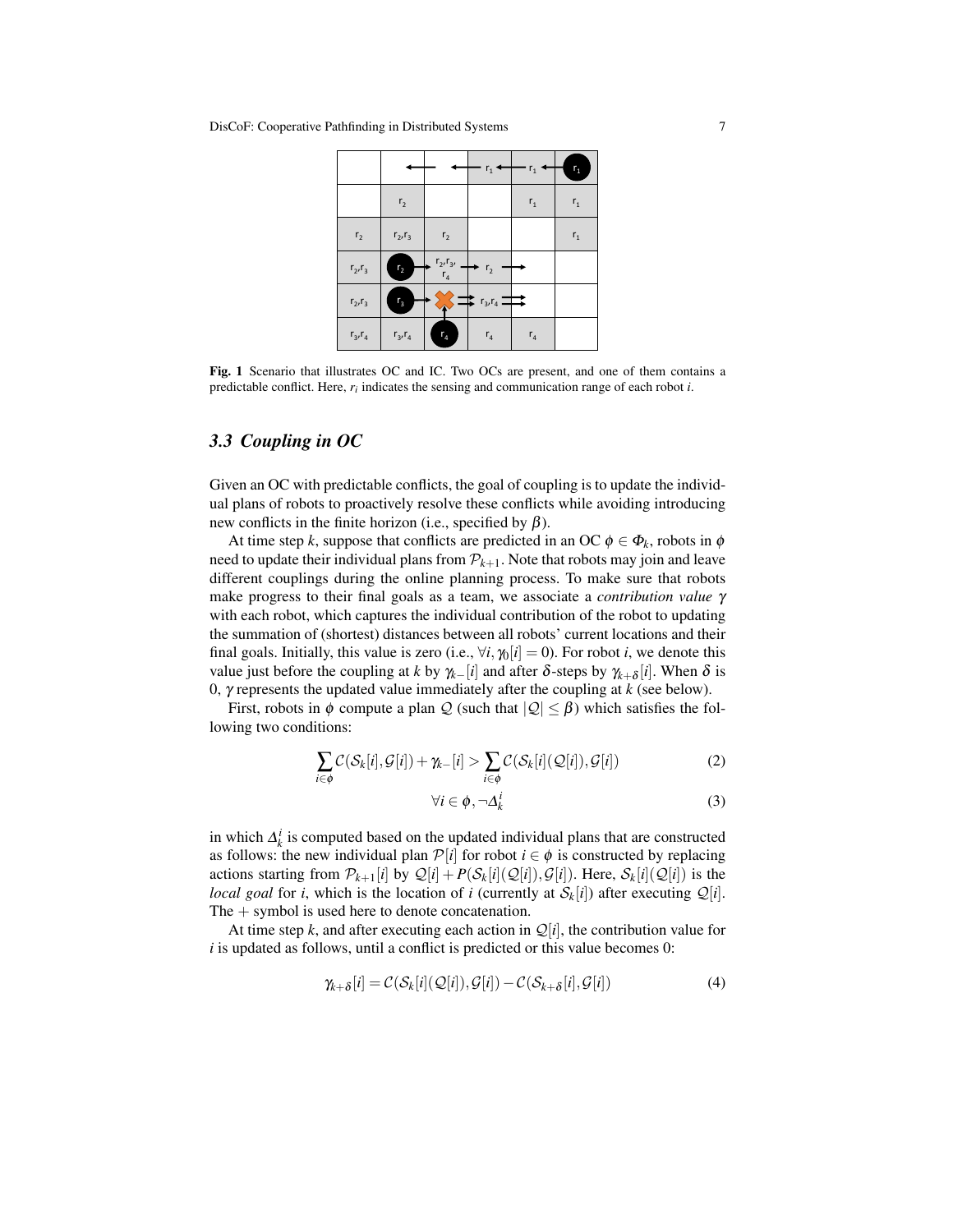in which  $0 \le \delta \le |Q|$ , is the steps after the coupling (i.e., number of actions in Q that are executed). Note that  $S_{k+\delta}[i] = S_0[i](\mathcal{P}_{1,k+\delta}[i])$  in Eq. (4) is the location of robot *i* at time step  $k + \delta$  under the updated individual plan  $\mathcal{P}[i]$  at time step *k*.

Lemma 1. *Planning (i.e., the computation of* Q*) in the coupling process converges* R *to their final goals as k grows, if Eq.* (2) *can always be satisfied.*

*Proof.* From Eq. (2) and (4), we have the following holds:

$$
\sum_{i \in \phi} C(S_k[i], \mathcal{G}[i]) + \gamma_{k-}[i] > \sum_{i \in \phi} C(S_{k+\delta}[i], \mathcal{G}[i]) + \gamma_{k+\delta}[i]
$$
(5)

First, Eq. (5) holds for all robots that are still executing the coupled plan (i.e.,  $Q$ ) to move to their local goals; furthermore, Eq. (5) also holds for robots that have already reached their local goals or robots that have not engaged in any coupling yet. As a result, Eq. (5) holds for R. As *k* grows, we know that  $\sum_{i \in \mathcal{R}} C(\mathcal{S}_{k+\delta}[i], \mathcal{G}[i])$  +  $\gamma_{k+\delta}[i]$  would gradually decrease. This also means that  $\sum_{i \in \mathcal{R}} C(\mathcal{S}_k[i](\mathcal{Q}[i]), \mathcal{G}[i])$ would gradually decrease from Eq. (2) and (4). Given  $|Q| \leq \beta$ , the conclusion holds.

Assuming that the condition in Eq. (2) holds, Lemma 1 shows that planning converges to final goals for  $R$ . This condition requires robots in a coupling to always make progress jointly within the finite horizon. However, this assumption does not hold in the presence of live-locks. In such cases, robots in a coupling would eventually be unable to find a  $Q$  that satisfies both Eq. (2) and (3).<sup>1</sup> Furthermore, the limited horizon can also cause the search of  $Q$  to fail. However, we realize that when live-locks are present in distributed systems with only local knowledge, the search is bound to fail eventually even with unlimited horizon. Hence, we do not distinguish the two causes, and consider it as a "live-lock" being detected when when Eq. (2) becomes unsatisfiable (while satisfying Eq. (3)).

## *3.4 Computing* Q

Before discussing how "live-locks" are addressed in DisCoF, we provide details on how  $Q$  is computed. Given that coupled search is expensive, we aim to minimize  $|Q|$  as well as the number of robots that need to be coupled.

To achieve this, we try to construct Q that satisfies Eq. (2) and (3) for  $\rho$  ( $\rho \subseteq \phi$ ), which is initially set to be the corresponding IC for  $\phi$ , while forcing robots in  $\rho$  to respect the plans (i.e., avoiding predictable conflicts) of robots in  $\phi \setminus \rho$  in the next  $\beta$ steps. Note that having  $\rho$  instead of  $\phi$  satisfy Eq. (2) does not influence the planning convergence.

The search first checks Q for  $\rho$  with  $\theta = 1$ , in which  $\theta = |Q|$ , and gradually increases  $\theta$  until  $\theta = \beta$ . If a valid  $\mathcal Q$  is found for the current  $\theta$ , the  $\mathcal Q$  is returned. Otherwise, if  $\phi \setminus \rho \neq \emptyset$ ,  $\rho$  is expanded to include robots in  $\phi \setminus \rho$  that are also within the

<sup>&</sup>lt;sup>1</sup> Note that Eq. (3) can always be satisfied by forcing all the robots in a coupling to stay, which may cause deadlocks. Eq. (2) prevents deadlocks.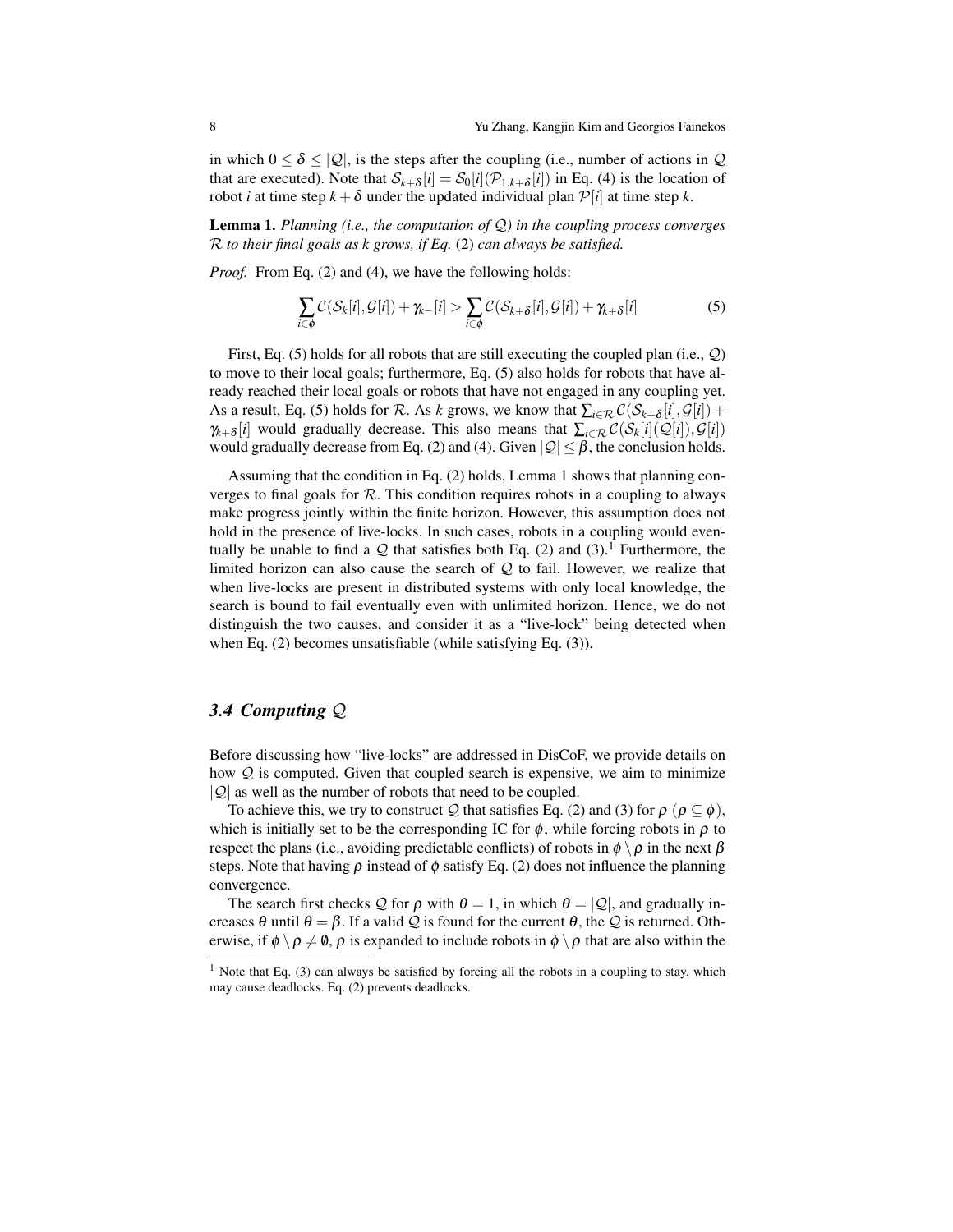combined region of local windows of robots in  $\rho$ , and the current  $\theta$  is re-checked; else,  $\theta$  is incremented or unsatisfiability is returned when  $\theta = \beta$ .

#### 4 Push and Pull

In DisCoF, when unsatisfiability is returned in computing  $Q$  for an OC  $\phi$ , we consider it as a "live-lock" (i.e., robots in  $\phi$  may have contributed in creating a live-lock situation) being detected. To resolve it, information of all robots in  $\phi$  must be accessible. In distributed systems, this requires the robots in  $\phi$  to maintain within each other's sensing and communication range (thus remain coupled). Furthermore, note that a live-lock may not involve all robots in  $R$  and there may be multiple live-locks in the environment. When a live-lock is detected, robots in  $\phi$  form a *coupling group*, ω, which executes a live-lock resolution process described next. This process also allows a coupling group to merge with other groups and robots, thus gradually increasing the level of coupling. In some cases, e.g., when a global live-lock is present, robots in DisCoF can eventually become fully coupled.

#### *4.1 Overview*

To achieve completeness, DisCoF uses a technique that is similar to Push and Rotate [4], which we call Push and Pull. To ensure completeness in Push and Rotate, robots must move to goals one at a time according to the priorities of subproblems to which they belong. Robots that have already reached their goals are respected (i.e., considered as obstacles) by the subsequent Push operations. When Push fails, Push and Rotate uses a Swap operation to ensure that these robots move back in their goals as the remaining robots move. Such a priority ordering must also be respected in Dis-CoF. At time step  $k$ , for all coupling groups that have been formed, the basic idea is to: 1) maintain robots in these groups within each other's sensing and communication range; 2) for each group, move robots to goals one at a time based on a relaxed version of the priority ordering, which is consistent to that in Push and Rotate; 3) add robots that introduce predictable conflicts with a coupling group as robots in the group move to their goals. Each coupling group progresses independently of other robots and coupling groups unless there are predictable conflicts. The main process is described in Alg. 1.

In Alg. 1, the coupling of robots in  $\omega$  is maintained by the Push and Pull technique. As a result, predictable conflicts can only be introduced by other robots. When a coupling group detects predictable conflicts with another group, two groups are merged. Furthermore, when a robot that has already reached its goal is added to a coupling group in the live-lock resolution process, if the robot's priority is not the highest among all robots that have not reached their goals after recomputing the priorities, this robot is not considered as having reached its goal in Push and Pull.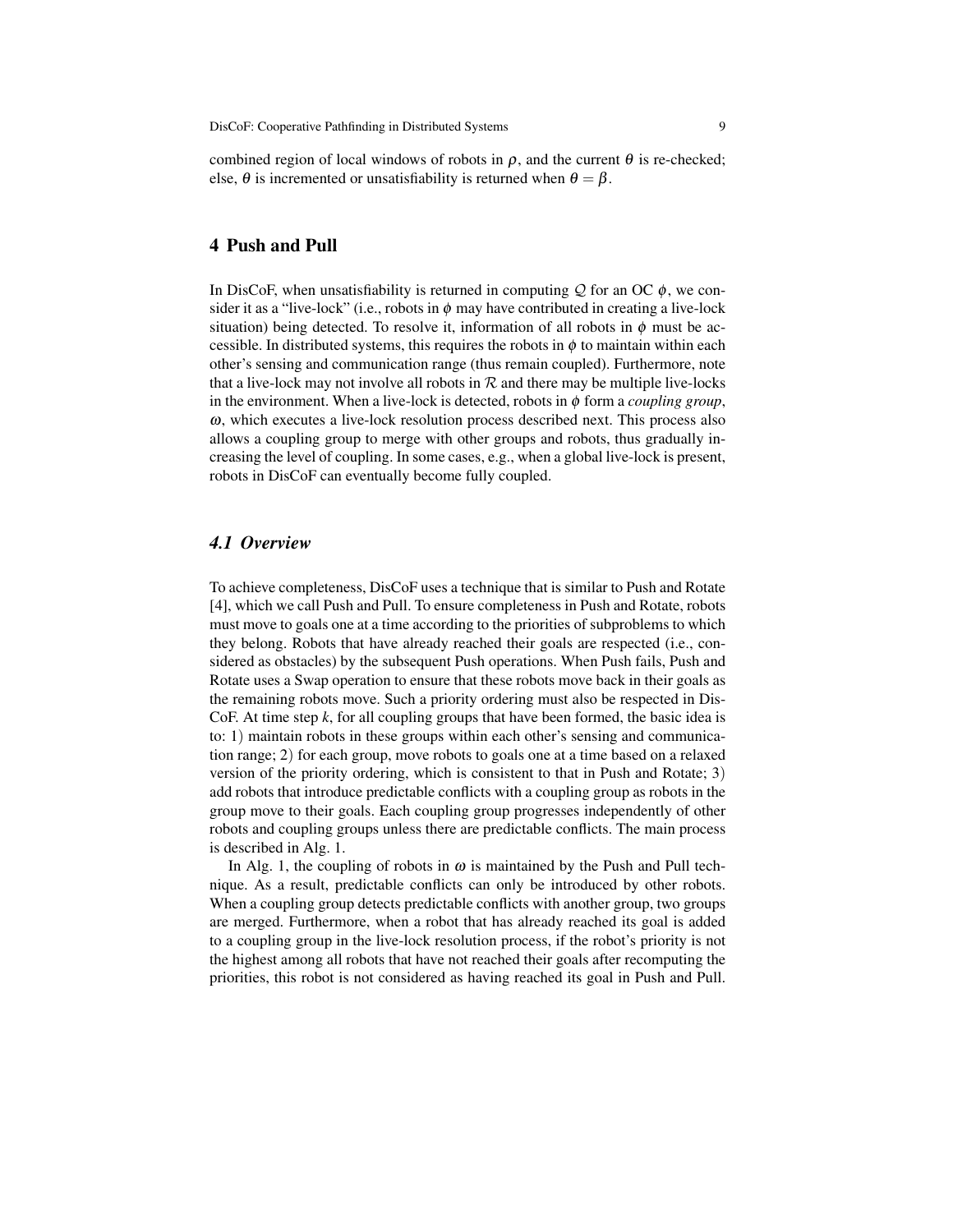**Algorithm 1** Live-lock Resolution Process in DisCoF for a Coupling Group  $\omega$ 

1: *Current time step is k.* 2: while  $∃i ∈ ∞$ ,  $S_k[i] ≠ G[i]$  do 3: if predictable conflicts detected with other robots then 4: Add other robots with predictable conflicts to, or merge their groups with  $\omega$ .<br>5: Recompute the priorities of subproblems. Recompute the priorities of subproblems. 6: end if 7: **if** *r* is not defined  $\vee$  robots with a higher priority than *r* is found  $\vee$  *r* reaches  $\mathcal{G}[r]$  then 8:  $r \leftarrow$  the robot with (equal) highest priority in  $\omega$ . 9: end if 10: Push and Pull *r* to  $\mathcal{G}[r]$ . 11: end while

This means that the Push and Pull operations can move these robots. Also, the priority ordering (i.e., the  $\prec$  relations in [4]) is maintained and aggregated by the robots whenever new relations are identified (in Line 5); given that the relaxed priority ordering is consistent with that in Push and Rotate, robots can gradually achieve a consensus of this ordering.

## *4.2 Assigning Priorities*

To ensure completeness, the priorities of subproblems in Push and Rotate [4] must be respected. However, given the limited visibility of the robots, this priority ordering can only be partially computed for each coupling group. This partially computed ordering in DisCoF is kept consistent with the priority ordering in Push and Rotate.

To compute the priorities, first, Push and Rotate identifies the subproblems. Since this computation is only dependent on the graph structure, robots in DisCoF can individually identify the set of subproblems.

Next, Push and Rotate assigns robots to subproblems. DisCoF computes a relaxed version of this assignment to ensure that assignments are only made when they are consistent with those in Push and Rotate. Denote the set of subproblems as D. Alg. 2 presents the algorithm to compute the assignment in a coupling group  $\omega$ .

The differences of Alg. 2 from that in Push and Rotate lie in Line 4, 5, 6 and 9. While the computation for these lines is performed based on the global graph (i.e., *G*) in Push and Rotate, the computation in DisCoF is based on  $G^{\omega} = (V^{\omega}, E^{\omega})$ (which represents the combined region of the local windows of robots in  $\omega$ ), and G given only robots in *G* <sup>ω</sup>. Note that not every robot may be assigned to a subproblem and the unassigned robots are assumed to have the lowest priorities.

Lemma 2. *The assignment of robots to subproblems in DisCoF is consistent to that in Push and Rotate [4]: if a robot r is assigned to subproblem* D*<sup>h</sup> in Alg. 2, it is also assigned to* D*<sup>h</sup> in Push and Rotate.*

*Proof.* We only need to prove that: 1) when the condition in Line 6 is satisfied, the corresponding condition in Push and Rotate is also satisfied; 2)  $m'$  and  $m''$  in Alg.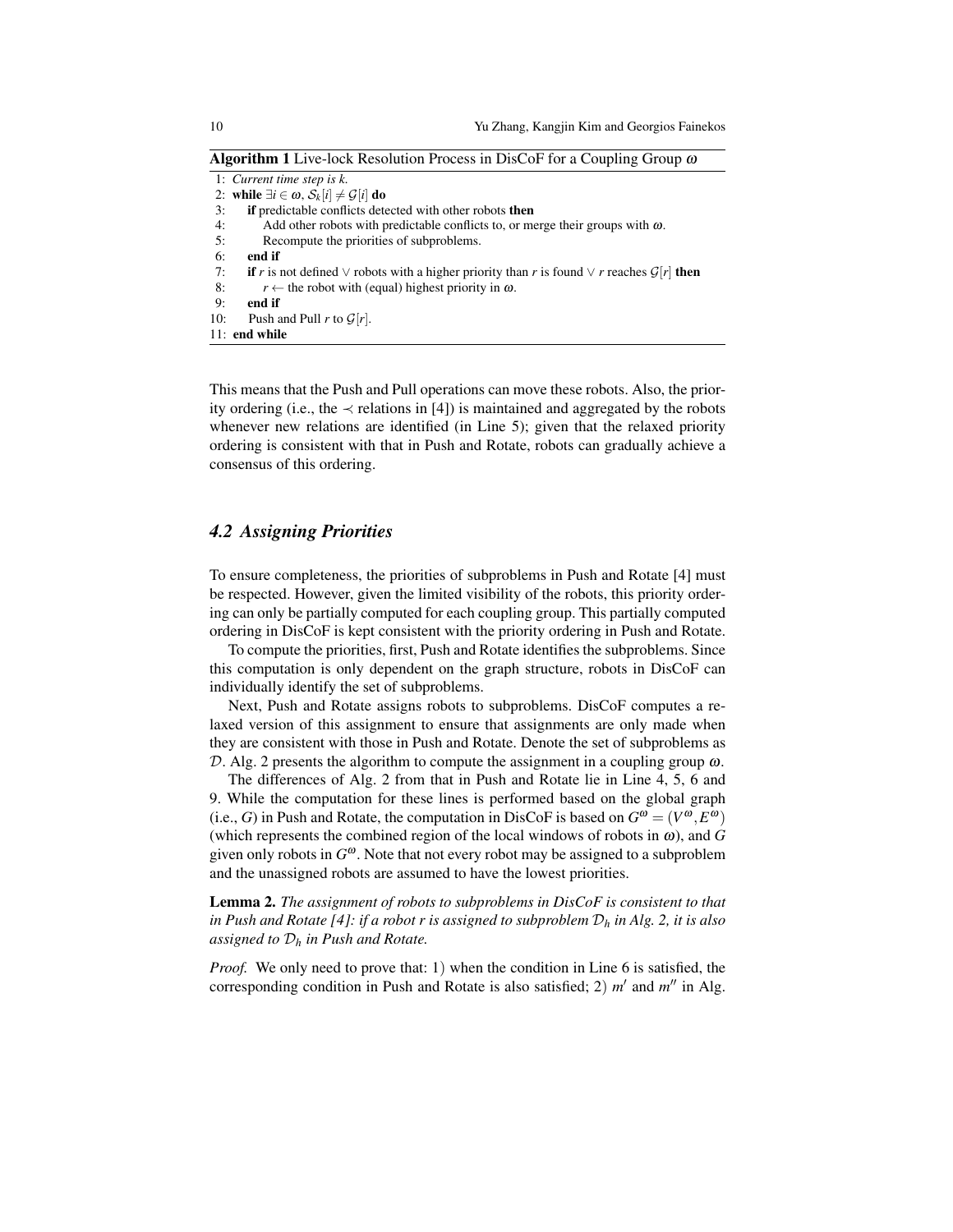**Algorithm 2** Algorithm for Assigning Robots to Subproblems in  $\omega$ 

|     | 1: for all $\mathcal{D}_h \in \mathcal{D}$ do                                                                                           |
|-----|-----------------------------------------------------------------------------------------------------------------------------------------|
| 2:  | for all $v \in \mathcal{D}_h$ do                                                                                                        |
| 3:  | <b>for all</b> $u \notin \mathcal{D}_h$ for which $(u, v) \in E^{\omega}$ <b>do</b>                                                     |
| 4:  | $m' \leftarrow$ number of unoccupied vertices reachable from v in $G^{\omega} \setminus \{u\}.$                                         |
| 5:  | $m'' \leftarrow$ number of unoccupied vertices reachable from $\mathcal{D}_h$ in $G^{\omega} \setminus \{v\}; \neg m \leftarrow$ number |
|     | of unoccupied vertices unreachable from v in $G \setminus \{u\}$ , given only robots in $G^{\omega}$ .                                  |
| 6:  | if $(m' > 1 \land \neg m > 1) \lor m'' > 1$ then                                                                                        |
| 7:  | Assign robot in $\nu$ to $\mathcal{D}_h$ .                                                                                              |
| -8: | end if                                                                                                                                  |
| 9:  | Follow path from u away from v and assign the first $m' - 1$ (all if less than $m' - 1$ ) on                                            |
|     | this path to $\mathcal{D}_h$ in $G^{\omega}$ .                                                                                          |
| 10: | end for                                                                                                                                 |
| 11: | end for                                                                                                                                 |
|     | $12:$ end for                                                                                                                           |
|     |                                                                                                                                         |

2 are smaller than those in [4], and  $\neg m \ge 1$  in Alg. 2 implies  $m' < m$  in [4]. These directly follow from how they are computed.

In the third step, Push and Rotate assigns priorities to the subproblems. Robots within the same subproblems receive the same priorities. Similarly, the reference of global graph is changed to  $G^{\omega}$ ; otherwise, the process is unchanged.

Lemma 3. *The assignment of priorities to subproblems in DisCoF is consistent to that in Push and Rotate [4]: if two subproblems*  $D_{h1}$  *<i>and*  $D_{h2}$  *satisfy*  $D_{h1} \prec D_{h2}$ *, they must also satisfy*  $\mathcal{D}_{h1} \prec \mathcal{D}_{h2}$  *in Push and Rotate.* 

*Proof.* This conclusion follows almost directly from Lemma 2 and the process for assigning priorities to subproblems.

Note that this assignment process is executed by each coupling group in DisCoF instead of all robots in Push and Rotate. This means that while the assignments are consistent with that in Push and Rotate, they are computed for different (and disjoint) sets of robots in DisCoF.

#### *4.3 Maintaining and Expanding* ω

Robots in a coupling group can use the operations (i.e., Push, Swap and Rotate) in Push and Rotate to move to their goals one at a time (for details, refer to [4]). To maintain robots within  $\omega$  in sensing and communication range, we introduce a new operation, called Pull. Denote  $r$  as the current robot that is being moved to its final goal in ω. As *r* moves to its goal, it can use any of the Push, Swap and Rotate operations. Every step that *r* moves as a result of these operations, it also invokes the Pull operation on the other robots in  $\omega$ .

The Pull operation computes a shortest-path plan *p* from *r* to any robot  $s \in \omega \setminus r$ . A set  $U$  is created, which contains only  $r$  initially. If  $p$  does not pass through other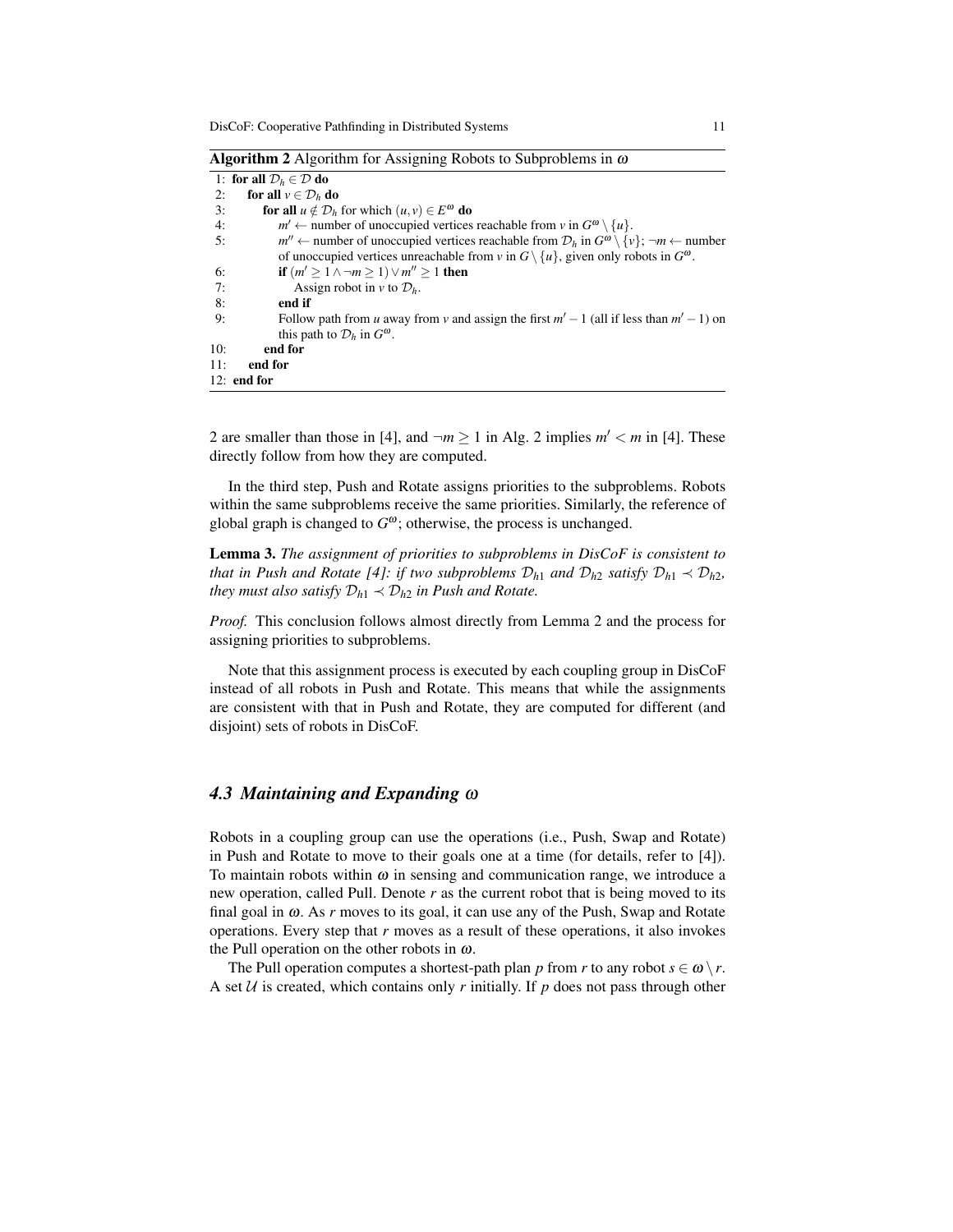robots in  $\omega$ , and the first step in p leads *s* closer to r, *s* is added to U. If the first step in  $p$  does not introduce conflicts with other robots in  $\omega$ , this step is added to the individual plan of *s*; otherwise, an action to stay is added to the individual plan of  $s$ . For robots that have been newly added into  $U$ , they recursively apply the Pull operation on robots that are not in  $\mathcal{U}$ . This process ends until all robots in  $\omega$  are in U. The Pull operation is presented in Alg. 3. Fig. 2 illustrates the Pull operation in a simple scenario.



Fig. 2 Scenario that illustrates the Pull operation. Left figure shows that robot  $r_2$  is moving to its goal. Right figure shows the same scenario after one time step. Blue arrows show the actions being added to the individual plans of the corresponding robots at each step by the Pull operation.

Lemma 4. *The Pull operation maintains robots in each coupling group within each other's sensing and communication range.*

*Proof.* The Pull operation, after execution, ensures that any robot  $s \in \omega$  is no further away from one of the robots in  $\omega$  before its execution. Hence, the conclusion holds.

Similar to Push, Pull may fail (Line 13 in Alg. 3) since it must respect the robots (with equal or higher priorities) that have already reached their goals. In such cases, a similar procedure using Swaps as for the Push operation in [4] can be used; these Swaps can cause robots that are being swapped to recursively invoke Pull.

When there are other robots within the combined region of the local windows of robots in  $\omega$ , robots must plan to consider predicted conflicts. Each coupling group makes a plan for the next  $\beta$  steps considering only robots in the group. When no conflicts are predicted, robots continue with this plan. When conflicts are predicted,  $\omega$  is expanded as we previously discussed. The expanded coupling group chooses the robot currently with the (equal) highest priority to move to the goal.<sup>2</sup> Fig. 3 illustrates the merge of two coupling groups. In the group on the left  $(r_2 \text{ and } r_3)$ ,  $r_2$  is moving to its goal, pulling  $r_3$ , and in the other group,  $r_1$  is moving to its goal, puling  $r_4$ . Since a predictable conflict exists between  $r_2$  and  $r_1$ , the two groups are merged.

 $2<sup>2</sup>$  If more than one robot have the same (highest) priority, we can arbitrarily choose among them.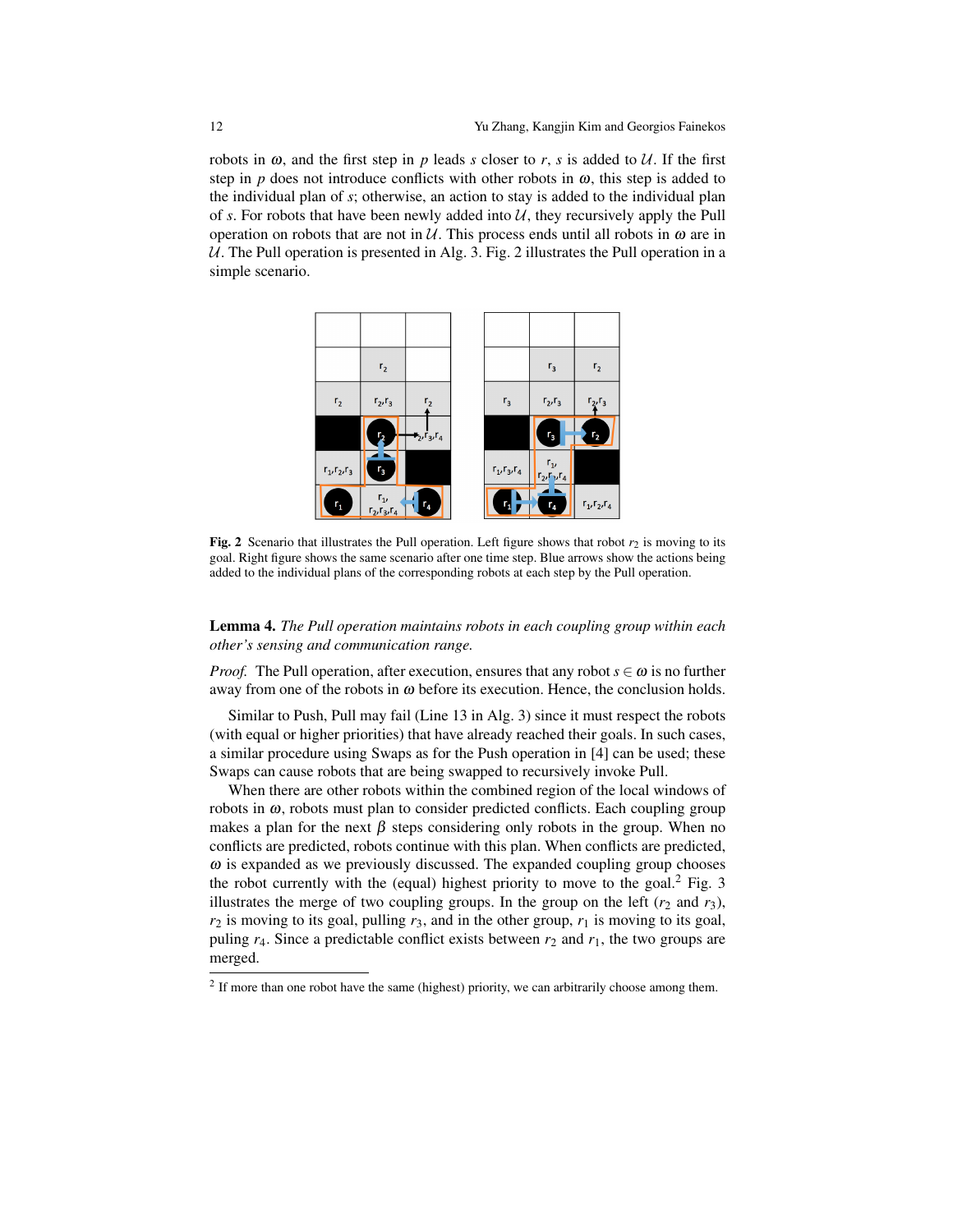DisCoF: Cooperative Pathfinding in Distributed Systems 13

Algorithm 3 Pull operation in  $\omega$ 

|     | 1: $\mathcal{U} \leftarrow \{r\}; \mathcal{N} \leftarrow \emptyset$                                           |
|-----|---------------------------------------------------------------------------------------------------------------|
|     | 2: while $\mathcal{U} \neq \omega$ do                                                                         |
| 3:  | for all $s \in \omega \setminus \mathcal{U}$ do                                                               |
| 4:  | $p \leftarrow P(S_k[s], S_k[r])$ , consider robots that have reached goals as obstacles.                      |
| 5:  | <b>if</b> p does not pass through robots in $\omega$ that have not reached goals $\wedge$ p moves s closer to |
|     | $r$ then                                                                                                      |
| 6:  | if no conflicts with other robots in $\omega$ after executing the first step in p then                        |
| 7:  | Add the first step in $p$ to the individual plan of $s$ .                                                     |
| 8:  | else                                                                                                          |
| 9:  | Add an action for $s$ to stay in the next step.                                                               |
| 10: | end if                                                                                                        |
| 11: | $\mathcal{U} \leftarrow \mathcal{U} \cup \{s\}; \mathcal{N} \leftarrow \mathcal{N} \cup \{s\}$                |
| 12: | else                                                                                                          |
| 13: | return False.                                                                                                 |
| 14: | end if                                                                                                        |
| 15: | end for                                                                                                       |
| 16: | $r \leftarrow Pop(\mathcal{N}).$                                                                              |
|     | 17: end while                                                                                                 |



Fig. 3 Scenario that illustrates the expanding process, in which two coupling groups, each with two robots, are merged when a conflict is predicted in the next step.

## *4.4 Analysis*

To prove the completeness of DisCoF, we use a property that is derived directly from Theorem 2 in Push and Rotate [4].

Corollary 1. *If the cooperative pathfinding problem is solvable, the assignment of robots in a coupling group to subproblems remains unchanged unless the group is expanded.*

Theorem 1. *DisCoF is complete for the class of cooperative pathfinding problems in which there are two or more unoccupied vertices in each connected component.*

*Proof.* We provide the proof sketch here, which is based on the following observations: (1) When every coupling group is independent of other robots and groups,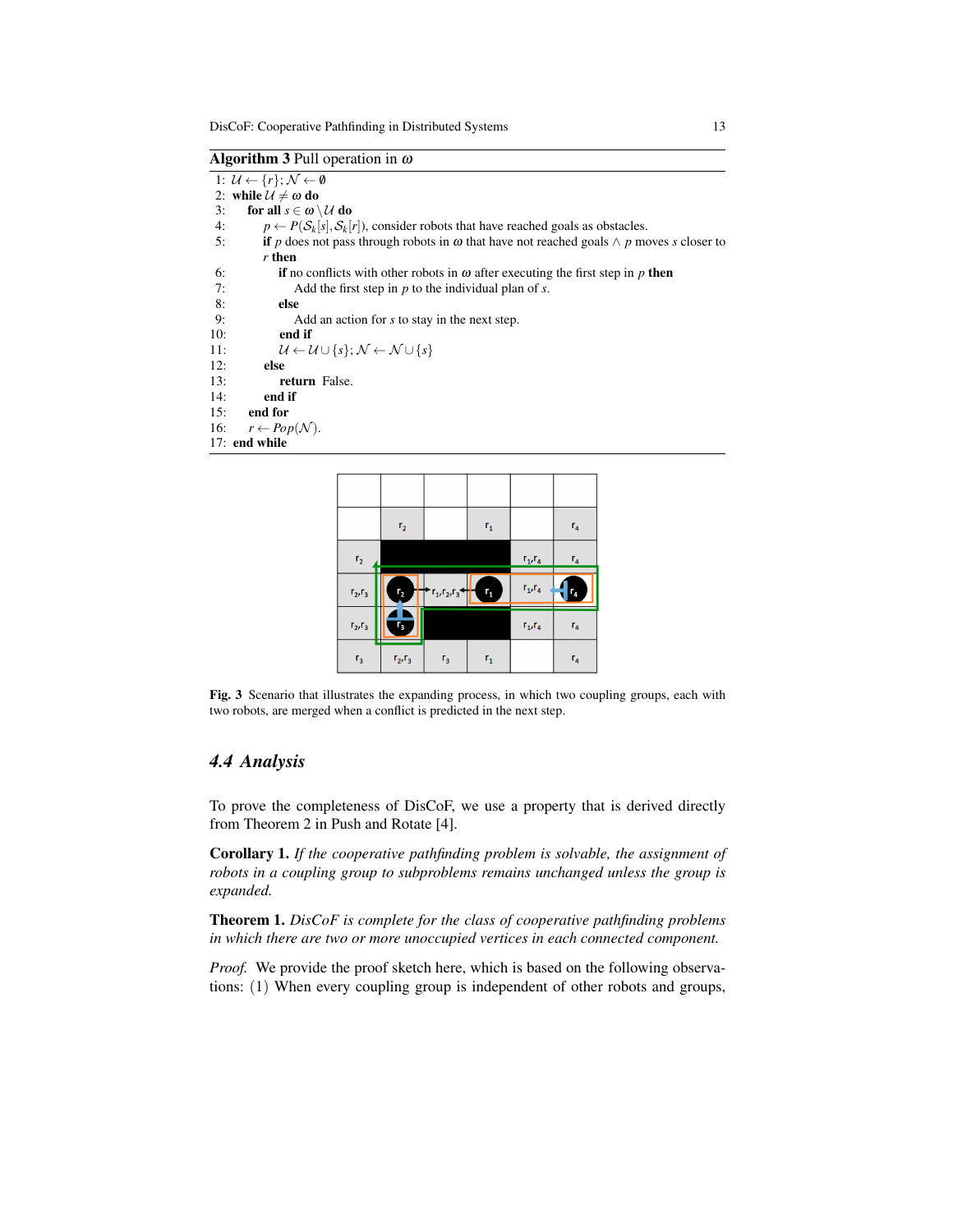DisCoF is complete; this is almost a direct result from Push and Rotate, since the Pull operation does not influence the other operations. (2) When a coupling group is expanded, robots in the group are maintained within each other's sensing and communicating range; this is a direct result from Lemma 4. (3) The priority ordering relations (i.e.,  $\prec$ ) are maintained and gradually aggregated (to reach a consensus) as they are identified; this is a result from Lemma 2, Lemma 3 and Corollary 1. (4) Robots with the highest priorities are respected (in Push and Pull operations) by the coupling groups in the Push and Pull process (similar to that in Push and Rotate), which moves robots with the highest priorities to goals first.

Since it has been shown in [4] that robots with the highest priorities must be moved to goals first in order to ensure a solution, these robots must eventually be assigned the highest priorities as the coupling groups move. Hence, these robots would be moved to their final goals. This process then continues to robots with the second highest priorities and so on. Hence, DisCoF is complete.

## 5 CONCLUSIONS

In this paper, we introduce a window-based approach for cooperative pathfinding in distributed systems, with the window size corresponding to the limited sensing and communication range in such systems. This approach, called DisCoF, is an inherently online approach. To limit coupling in order to reduce computation, we introduce a formulation that allows robots to avoid future conflicts while still making joint progress to their final goals. This formulation also allows "live-locks" to be detected; in such cases, we use a Push and Pull technique. We show that DisCoF is complete. To the best of our knowledge, this is the first work that guarantees completeness for cooperative pathfinding with limited sensing and communication range in distributed systems. Note that the general definition of conflict potentially allows DisCoF to be applied to cooperative pathfinding with different robotic platforms, e.g., adding the consideration of height for UAVs.

In future work, we plan to provide a detailed evaluation of DisCoF and compare it with other related approaches. We also plan to extend the formulations to consider more complex environment and goal specifications (e.g., using temporal logic specifications [6]). Other directions include extending the approach to support continuous motions, heterogeneous robots, and asynchronous time steps. For recent progresses, refer to https://cpslab.assembla.com/spaces/discof/.

#### Acknowledgments

This research is supported in part by the ARO grant W911NF-13-1-0023, the ONR grants N00014-13-1-0176 and N00014-13-1-0519, and the NSF award CNS 1116136.